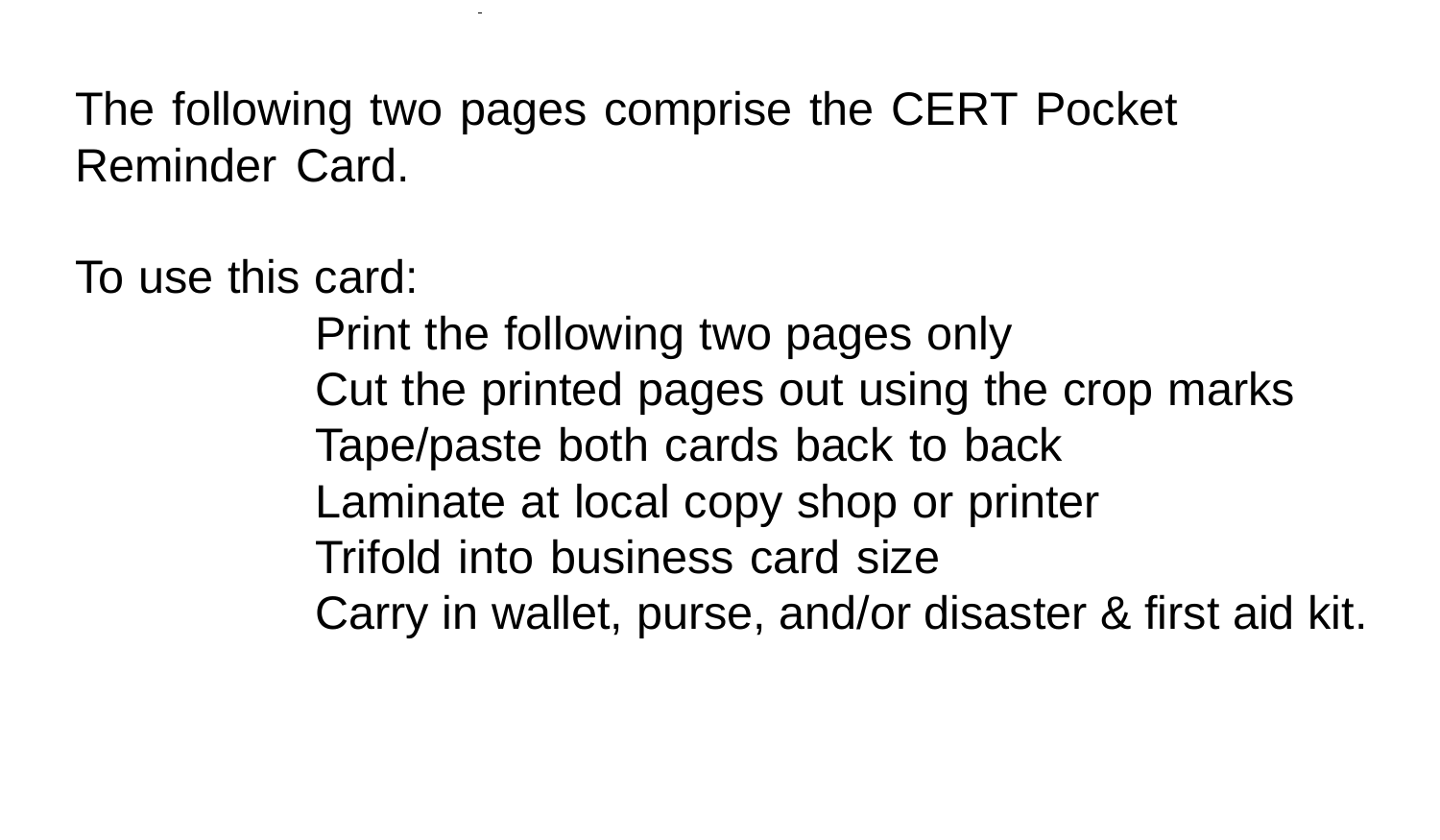

## **YOUR HOME & YOUR FAMILY COME FIRST**

Make sure your home and family are taken care of. Shut off utilities if necessary. (If you smell gas, smell smoke, or see fire.) Assess your home for structural damage. Turn off utilities if you are going to leave your home.

### **ASSIST YOUR NEIGHBORS**

## **WORK WITH A BUDDY**

### **SIZE-UP ALL SITUATIONS**

**I**s it too dangerous? If yes, walk (run) away. Report to appropriate agency.

# **SEARCH & RESCUE**

**Lightly damaged** - Search, Triage, & Treat victims where you find them. Evacuate victims to treatment areas as needed.

**Moderate damage** - Search & Evacuate victims as you find them. **Heavily Damaged** - STAY OUT!



**Please keep West Pierce Fire & If your address, contact information or** status. **ASSEMBLE AT YOUR LOCAL LAFTER AT YOUR LAFTER AT YOUR LOCAL LAFTER AT YOUR LAFTER** Rescue informed of any changes to

**CERT HAM RADIO OPERATORS IN A RADIO OPERATORS** West Pierce Fire & Rescue:

> C<mark>ERT Emergency 1983-4564</mark> rachel.adler@westpierce.org

**TO VOLUNTEER FOR A CERT EFFORT**  websites: www.citizencorps.gov/cert www.ready.gov **1966-9674. Www.ready.gov** www.westpierce.org